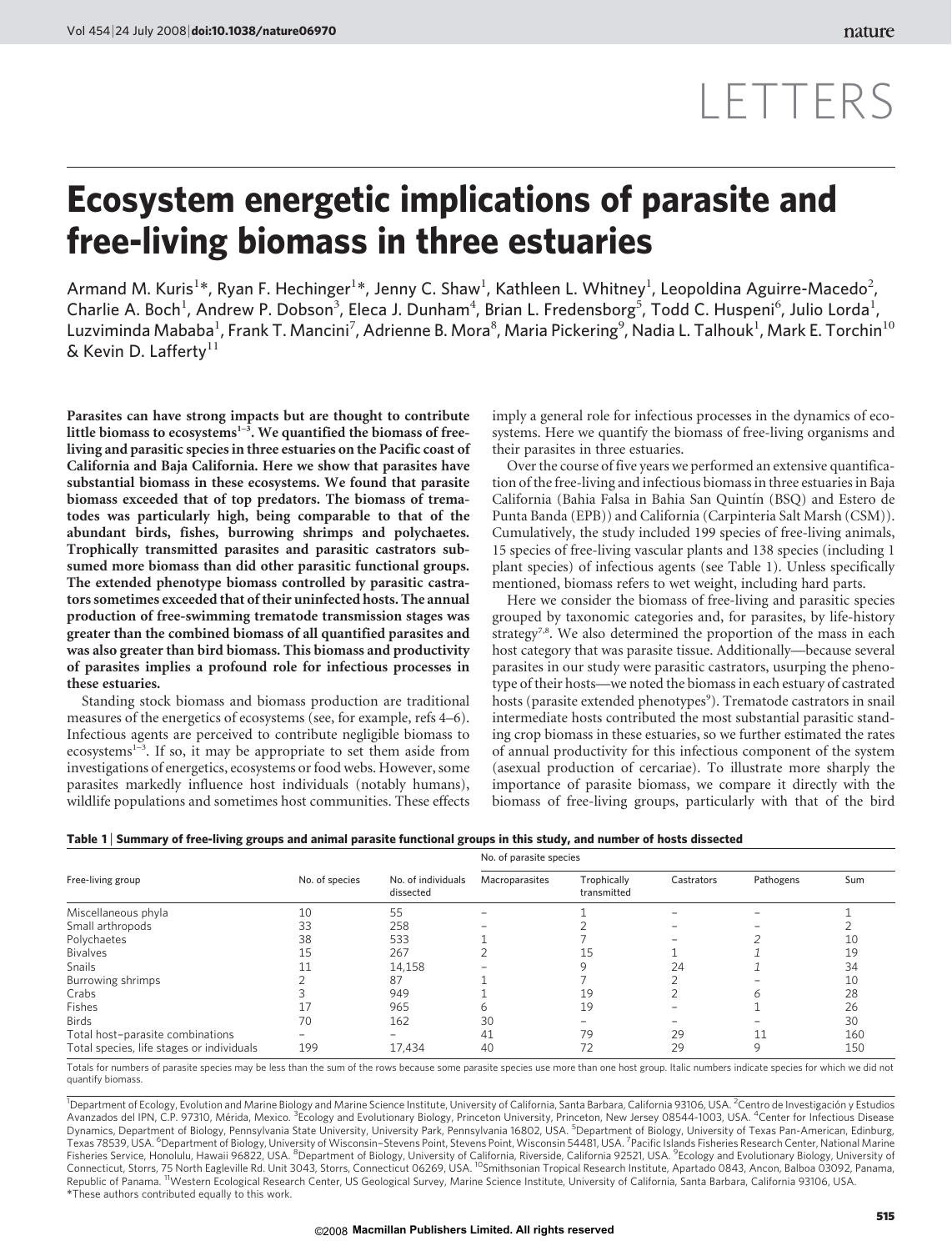

Figure 1 <sup>|</sup> Biomass of animals and proportional contribution of parasites in three estuaries. a, Ecosystem-level biomass density of free-living animal groups. b, Parasite tissue as a percentage of total biomasses. The arrow at the bird icon in a marks the mean biomass of winter birds  $(4.1 \text{ kg ha}^{-1})$  across the three estuaries. Error bars in a indicate upper 95% confidence limit. The Supplementary Information contains the standard errors and degrees of freedom for the stratified means, and confidence limits for this and all other figures.

assemblage (an obvious and important component of the estuarine ecosystem that includes most of the top predators $^{10}$ ).

Vascular plants composed the greatest fraction of the biomass in all three estuaries: a mean of  $136,166 \pm 33,848$  (95% confidence limits) kg ha<sup>-1</sup> at BSQ,  $61,754 \pm 14,512$  kg ha<sup>-1</sup> at EPB, and  $169,035 \pm 26,606$  kg ha<sup>-1</sup> at CSM. At CSM, the parasitic dodder, Cuscuta salina, infecting leaves and stems, was 0.27% of the plant biomass. Dodder was less common at EPB and scarce at BSQ. We recognized 199 species of free-living animals and 150 species (or life stages) of metazoan parasites (Table 1).

Faunal composition was similar across these estuaries. As regards the species that contribute the top 95% of all biomass, 28% of freeliving and 71% of parasite species were common to all three estuaries, and 67% of free-living species and 74% of parasite species were common to at least two estuaries. The biomasses of all free-living animals (including their infectious agents) were  $925 \text{ kg ha}^{-1}$  at BSQ, 2,240 kg ha<sup> $-1$ </sup> at EPB, and 2,594 kg ha<sup> $-1$ </sup> at CSM. In the three estuaries, parasites composed 1.2%, 0.9% and 0.2% of the total animal biomass, respectively. Additionally, parasite biomasses were 6.3%, 13.2% and 3.2% of the combined biomass of their free-living trophic counterparts—that is, the main free-living groups that also feed on multiple trophic levels, namely crabs, fishes, miscellaneous phyla and birds.

For visual presentation, we combined free-living species into broad taxonomic categories (Fig. 1a and Table 1). Our estimates for free-living biomass compare with those from other estuaries (see, for example, refs 11–13). The most substantial contributors to animal biomass were the snails, bivalves and crabs. Across estuaries, the biomasses of the broad categories were generally consistent, the striking exception being the lack of bivalves at BSQ. Other biomass differences between estuaries were driven to a large extent by differences in relative habitat areas (for example marsh habitat, which was relatively extensive at CSM, supported fewer fishes and invertebrates). When all parasites were combined within the free-living groups, the total mass of parasites was generally less than 2% of the biomass of their host categories (Fig. 1b). However, the percentage of parasite biomass varied between estuaries and sometimes reached more than 3% of the mass of their free-living host groups.

The average parasite group had a biomass three orders of magnitude lower than that of the average free-living group (Fig. 2a). Certain parasitic groups dominated the parasite biomass, reaching levels similar to those of common free-living groups. For instance, the biomass of trematode worms was comparable to that of the fishes, burrowing shrimps, polychaetes or small arthropods. In all estuaries, trematode biomass exceeded bird biomass by threefold to ninefold. The epicaridean isopods were the second biggest biomass component of the parasite groups (along with tapeworms at BSQ and EPB). As with the free-living groups, biomass estimates for parasite groups were similar for all estuaries, with exceptions being the small contribution of cestodes and parasitic copepods at CSM.

Parasitic castrators and trophically transmitted parasite stages dominated parasite biomass, attaining  $1-10$  kg ha<sup> $-1$ </sup> (Fig. 2b). This mass density was comparable to—or exceeded—that of the vertebrate groups in these estuaries. Macroparasites contributed much less to estuary biomass. This was partly due to the relatively low biomass of their principal hosts (birds and fishes). The total biomasses of the functional groups of parasites were also similar across estuaries.

A host infected with a parasitic castrator has the effective genotype of the parasite<sup>14</sup>. Hence, the entire mass of each castrated host constitutes the extended phenotype<sup>9</sup> of its parasitic castrator. For a host group, the biomass of parasitically castrated hosts approached and sometimes exceeded the biomass of their uninfected hosts (Fig. 3).



Figure 2 <sup>|</sup> Ecosystem-level biomass density of animal parasites in three estuaries. a, Parasites grouped by major taxon. b, Parasites grouped by functional group. The reference arrow at the bird icon marks the mean

winter bird mass density across the three estuaries  $(4.1 \text{ kg ha}^{-1})$ . Error bars indicate upper 95% confidence limit.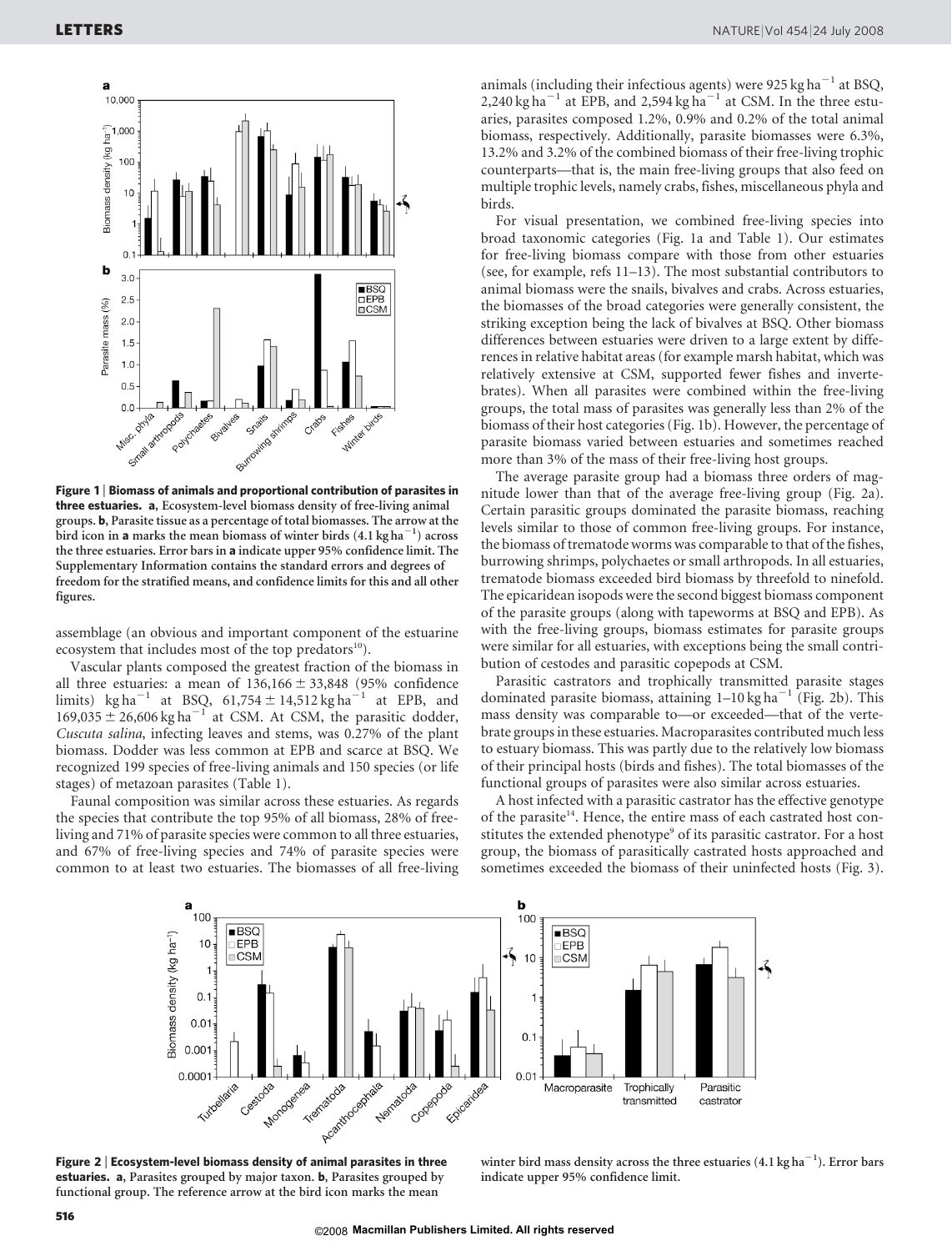For example, across the three estuaries, parasitically castrated Cerithidea californica commandeered 37–130% of the soft-tissue biomass compared to the uninfected snail populations (Fig. 4). Thus, parasites effectively controlled much of the host biomass of some free-living groups. This probably applies to the many other marine and aquatic systems in which hosts for parasitic castrators (for example crabs, shrimps and snails) are common.

The snail C. californica and its larval trematode parasitic castrators were considerable components of animal biomass. C. californica had the greatest biomass of any invertebrate in the two southern estuaries  $(569 \text{ kg ha}^{-1})$  at BSQ, 854 kg ha<sup>-1</sup> at EPB) and ranked eighth among the invertebrates at CSM  $(144 \text{ kg ha}^{-1})$ . The larval parthenitae of 18 recognized trematode species parasitically castrated many of these snails, including almost all of the largest individuals. The trematodes average 22% of the total soft-tissue weight of individual infected snails $^{15}$ . In total, the trematode biomass in C. *californica* matched or exceeded the high winter biomass of birds and substantially exceeded their summer biomass (Fig. 4).

We quantified the combined cercarial production of the 18 trematode species infecting C. californica snails. Because their snail hosts were large and abundant, these cercariae comprised a substantial component of parasite productivity. Cercariae are released from snails in a daily pulse<sup>16</sup> and have ephemeral life spans of about 24 h. The annual cercarial biomass produced by all C. californica trematodes could therefore be compared with the standing crop biomass of other (long-lived) animals. Annual production of cercariae was about threefold that of trematode parthenitae standingstock biomass and threefold to tenfold that of winter bird biomass (Fig. 4). Further the annual production of cercariae exceeded 1.3– 2.2-fold the standing stock of all parasites combined. Reproductive effort—the biomass of offspring (cercariae) produced in a year divided by the biomass of parents (infected snail soft-tissue mass)—was 0.53–0.86. This reproductive effort lies outside the range of values (0.065–0.29) reported for 13 iteroparous marine mollusc species $17,18$ . Both parthenitae in C. californica and cercariae produced by trematodes infecting C. californica had greater densities in the two southern estuaries, primarily as a result of the abundance of C. californica throughout the vegetated marsh at BSQ and EPB, whereas at CSM snails were rare in this extensive habitat (50–53% of all habitat area at BSQ and EPB, and 77% of that at CSM).

Our conservative estimates (see Methods) indicate that parasite biomass is comparable to that of several major groups of free-living animals and greater than that of the principal top predators in these estuaries. Parasite biomass was not equally distributed among host or parasite groups; the parasitic castrator functional group comprised most of the parasitic biomass. Consideration of the influence of their



Figure 3 <sup>|</sup> Ecosystem-level biomass density of parasitically castrated (extended phenotypes) and uninfected phenotypes of hosts supporting parasitic castrators in three estuaries. a, Bivalves. b, Snails. c, Burrowing shrimps. d, Crabs. The reference arrow at the bird icon marks the mean winter bird mass density across the three estuaries  $(4.1\,\mathrm{kg\,ha}^{-1})$ . Error bars indicate upper 95% confidence limit.

extended phenotypes indicates a large ecological role for such parasites. Further, parasite biomass relative to the free-living biomass was up to 6–12-fold the 0.1–0.2% 'best guess' used for an ecosystem model of coral reefs that predicted a significant increase in trophic efficiency when parasites were included in the model<sup>19</sup>.

Large standing-stock biomass is not the only indication of energetic importance to ecosystems: productivity is also fundamental<sup>4,5,20</sup>. Parasites efficiently convert food to growth and reproduction, perhaps because they are released from the homeostatic, food gathering and mobility tasks conducted by their hosts<sup>21</sup>. Thus, parasites—such as larval trematodes in snails—may generally have substantial biomass (like many macroorganisms) and high productivity (like microbial organisms).

Additionally, parasites drain host energy beyond that which they consume. Resistance to parasites can be energetically costly (as a result of physiological and behavioural traits to detect, prevent and respond to infection)<sup>22</sup>. In particular, immune systems require substantial standing investment and incur inductive energetic  $costs<sup>23</sup>$ , and added to that are costs of repairing tissue damaged or consumed by parasites. If parasites have relatively high productivity compared with free-living consumers, and non-consumptive effects on their resources, their effects at the ecosystem level could be disproportionately greater than suggested by their biomass.

This investigation of the biomass of parasites at the ecosystem level fits with emerging interest in the role of parasites in food webs. Parasites can significantly affect food-web topology (for example, increasing chain length and connectance) and are commonly consumed $24,25$ . Further, by modifying the behaviour of intermediate hosts, parasites can selectively strengthen links between predator and prey<sup>26</sup>. A quantification of biomass allows the assignment of mass to these potentially important parasitic nodes and therefore represents a step towards fully dynamic food-web models that incorporate infectious processes.

The substantial biomass and productivity attributed to parasites in these estuaries calls for the full integration of parasite ecology into the general body of ecological theory. Food-web analyses and ecosystem



Figure 4 <sup>|</sup> Standing crop biomass and cercarial productivity of trematodes in Cerithidea californica snails. a, Ecosystem-level biomass density of host and parasite tissues of parasitically castrated C. californica. b, Biomass density of the free-swimming stages (cercariae) produced annually by infected snails. Uninfected C. californica tissue biomass was  $78.8 \pm 73.4$ (95% confidence limits) kg ha<sup>-1</sup> at BSQ, 110.5  $\pm$  119.4 kg ha<sup>-1</sup> at EPB, and  $11.8 \pm 9.0$  kg ha $^{-1}$  at CSM. For clarity we do not include the snail shell mass, which is about 80% of the total mass. The reference arrow at the bird icon marks the mean winter bird-mass density across the three estuaries  $(4.1 \text{ kg ha}^{-1})$ . Summer bird biomass is 0.89 kg ha<sup>-1</sup> across the three estuaries. Error bars indicate upper 95% confidence limit.